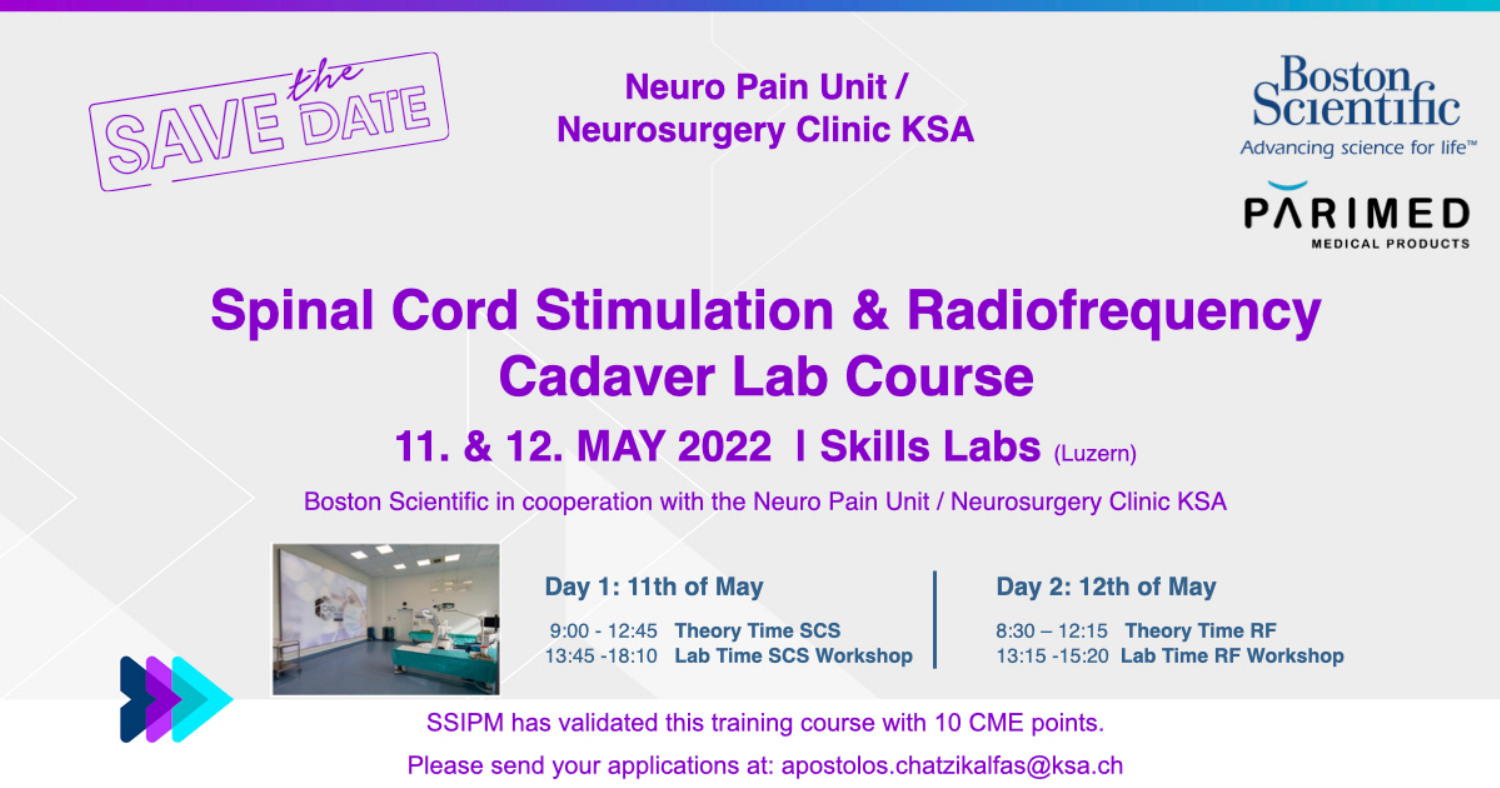





# **Neuro Pain Unit / Neurosurgery Clinic KSA**

## **SCS and RF Cadaver Basic Workshop**

### **11.05 - 12.05 2022**

#### **Day 1:**

| $09:00 - 09:15$ : | Introduction (Dr. Chatzikalfas & Prof. Schubert)                        |
|-------------------|-------------------------------------------------------------------------|
| $09:15 - 10:00$ : | Basic principles of Spinal Cord Stimulation and patient selection       |
|                   | (Dr. Winkelmüller)                                                      |
| $10:00 - 10:45$ : | SCS Implantation techniques. Chances and challenges. (Dr. Chatzikalfas) |
| $10:45 - 11:15$ : | Coffee Break                                                            |
| $11:15 - 12:00$ : | The importance of the therapy algorithm and understanding the meaning   |
|                   | of hardware options. (Dr. Winkelmüller)                                 |
| $12:00 - 12:45$ : | The impact of multiple waveforms in the effectiveness of Spinal Cord    |
|                   | Stimulation (Dr. Santello)                                              |
| $12:45 - 13:15$ : | Lunch Break                                                             |
| $13:15 - 13:45$ : | Transfer & check in Cadaver Workshop                                    |
| $13:45 - 16:15$   | SCS Cadaver Workshop full implantation                                  |
|                   | (Cachemaille/Chatzikalfas/Winkelmüller/Macrea)                          |
| $16:15 - 17:00$ : | Transfer back to the Hotel                                              |
| $17:00 - 17:30$ : | Implementing Radiofrequency therapies and SCS in the Swiss pain units   |
|                   | (Dr. Cachemaille/Macrea)                                                |
| $17:30 - 18:00$ : | Roundtable / "Bring your own Cases SCS"                                 |
| $18:00 - 18:10$   | Sum up first day                                                        |
|                   |                                                                         |

### **Day 2:**

| $08:30 - 08:45$ : | Greeting / Impressions and comments of the first day                    |
|-------------------|-------------------------------------------------------------------------|
| $08:45 - 10:00$ : | Basic theoretical and procedural principles of Radiofrequency Therapies |
|                   | (Dr. Cachemaille)                                                       |
| $10:00 - 10:45$   | Patient selection in RF treatments. Connecting the dots between         |
|                   | Infiltration and Radiofrequency Therapies. (Dr. Macrea)                 |
| $10:45 - 11:15$ : | Coffee Break                                                            |